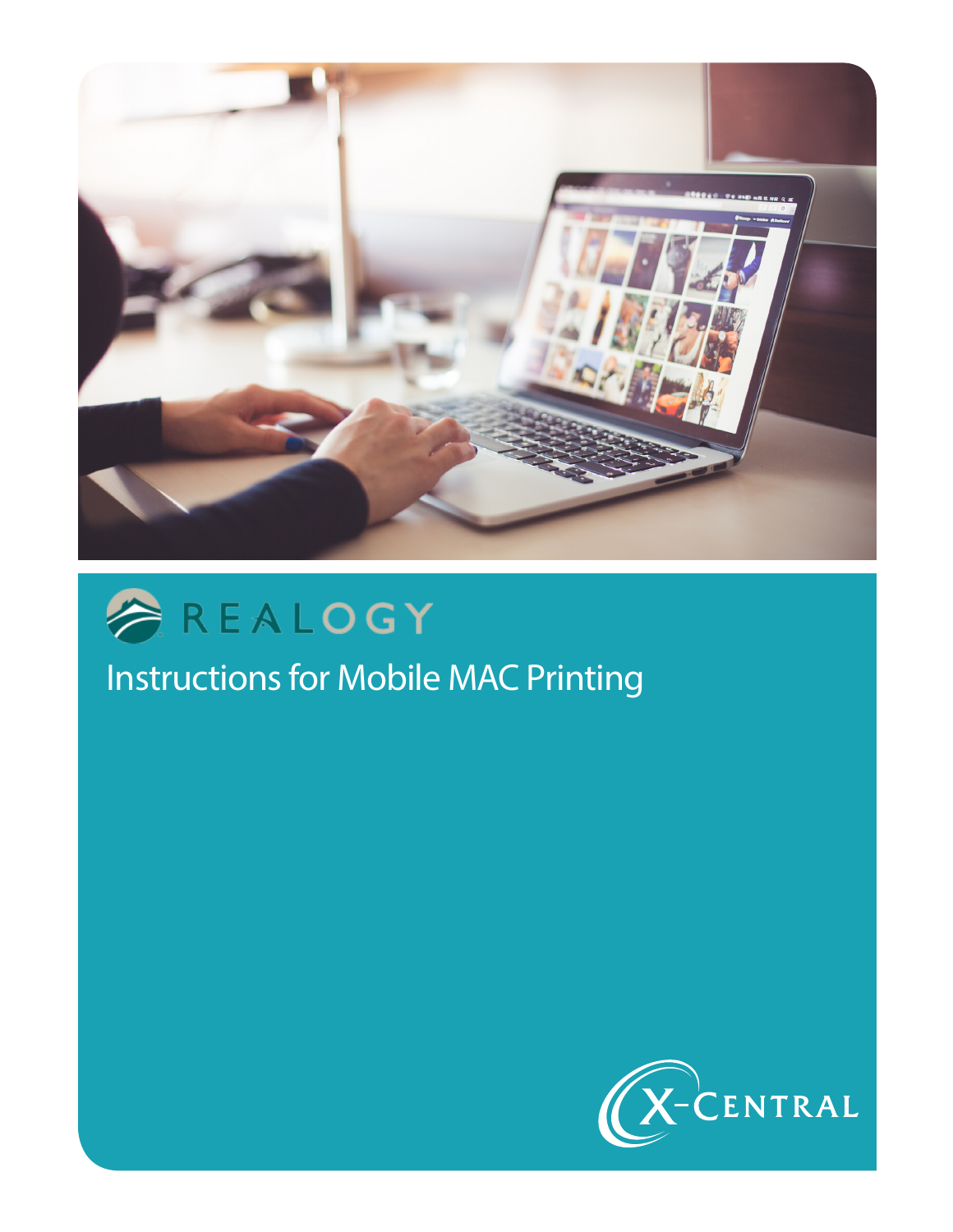## Instructional Summary - Mac Printing

THIS IS A ONE TIME INSTALL ATION FOR FACH PRINTER. ONCE COMPLETE, MOBILE PRINTING IS SEAMLESS.

## Native macOS printing

PrinterOn provides a secure way for users to print on or off the corporate network using the native print functionality of macOS. PrinterOn allows your users to print from mac securely without installing drivers and without a difficult setup or complicated configuration. Each edition of the PrinterOn solution is compatible with Mac desktop and laptops and allow for remote, wireless printing.

PrinterOn supports IPP printing from any Mac. Just like adding any printer using an IP address, PrinterOn-enabled printers are added much the same way by selecting a server IP address and entering the name or number of the PrinterOn printer. PrinterOn also supports macOS printing with authentication when using LDAP or Active Directory.

#### **Glossary**

IPP (Internet Printing Protocol) is the native protocol used by the macOS platform.

## System Requirements

Airprint is already part of the MAC OS - MAC OS 10.13 or later.

## Support

If you have an urgent matter, please contact the Realogy help desk:

877-NRT-HELP

877-678-4357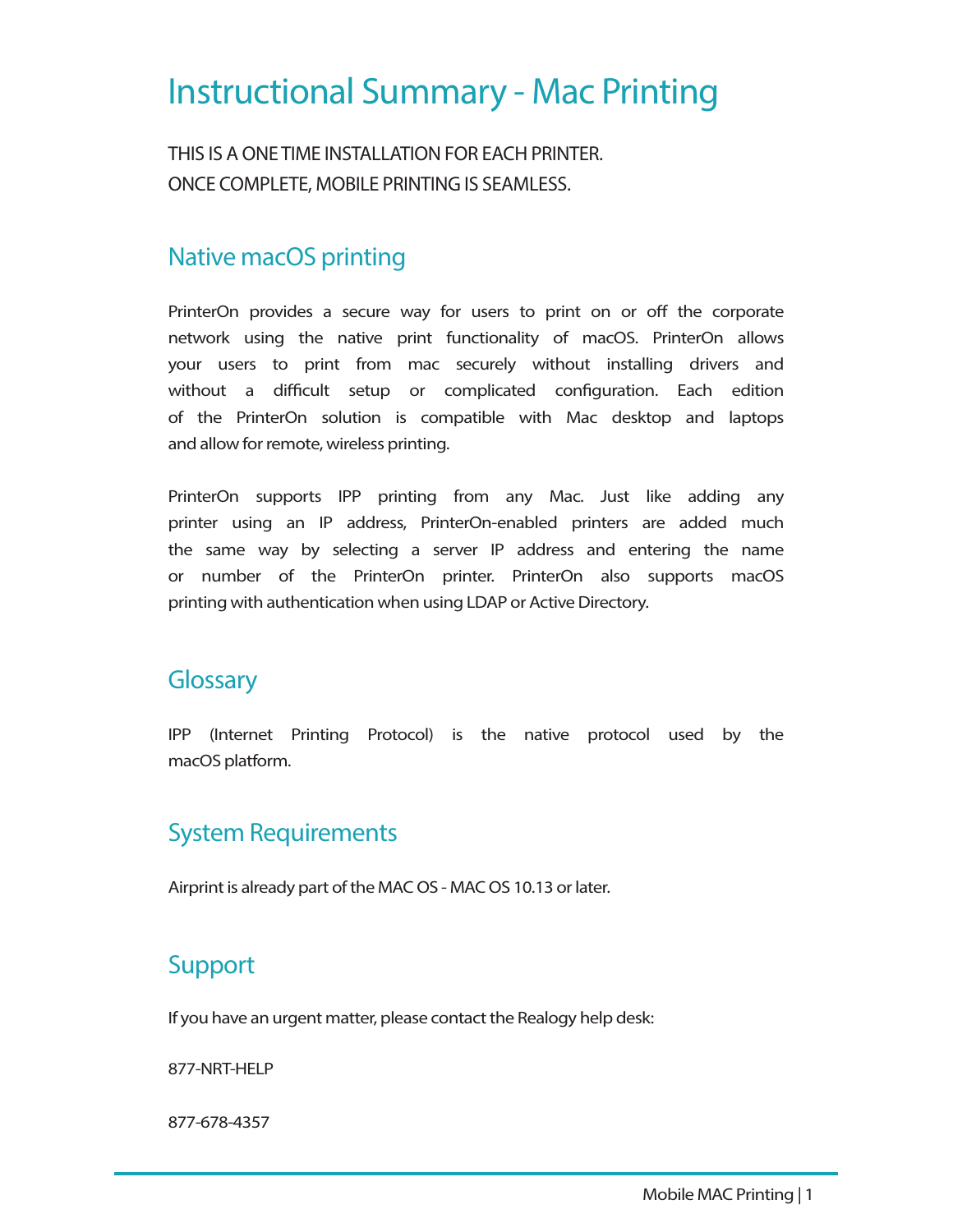#### Click "Download the MAC Installer" Once downloaded, double click on the file to open

| $\circ\bullet\circ$ | 88<br>$\rightarrow$<br><b>Profiles</b>                                                   | Q Search           |
|---------------------|------------------------------------------------------------------------------------------|--------------------|
| $\mathbf v$         | Install "Realogy"?<br>This profile will configure your Mac with the following: AirPrint. |                    |
|                     | <b>Show Profile</b>                                                                      | Continue<br>Cancel |

#### Click "Continue" to install> Click "Install"

| $\circ\bullet\circ$<br>$\langle$ | 88                  | <b>Profiles</b>                                     | Q Search                                                                                 |  |
|----------------------------------|---------------------|-----------------------------------------------------|------------------------------------------------------------------------------------------|--|
|                                  |                     | Are you sure you want to install profile "Realogy"? | The author of this profile is unknown. Make sure you trust the sender before installing. |  |
|                                  | <b>Show Details</b> |                                                     | Cancel<br>Install                                                                        |  |
|                                  |                     | <b>Settings AirPrint</b>                            |                                                                                          |  |
|                                  |                     | <b>DETAILS</b>                                      |                                                                                          |  |
|                                  |                     | <b>AirPrint</b>                                     |                                                                                          |  |
|                                  |                     | <b>Description AirPrint</b>                         |                                                                                          |  |
|                                  |                     | Resource Path /Follow_You_BW                        |                                                                                          |  |
|                                  |                     |                                                     | IP Address pdg-realogy.printanywhere.com                                                 |  |
|                                  |                     | Resource Path /Follow_You_Color                     | IP Address pdg-realogy.printanywhere.com                                                 |  |
|                                  |                     | Resource Path /den-hira-abh558                      |                                                                                          |  |
|                                  |                     |                                                     |                                                                                          |  |
| $^+$<br>$\overline{\phantom{0}}$ |                     | Click the Back Arrow or the menu/more button        |                                                                                          |  |
| $\bullet$ $\circ$<br>く           | ₩                   | <b>Profiles</b>                                     | Q Search                                                                                 |  |
| <b>User Profiles</b>             |                     |                                                     | Installed Mar 10, 2019 at 1:21 PM                                                        |  |
| Realogy<br>1 setting             |                     | <b>Settings AirPrint</b>                            |                                                                                          |  |
|                                  |                     | <b>DETAILS</b>                                      |                                                                                          |  |
|                                  |                     | <b>AirPrint</b>                                     |                                                                                          |  |
|                                  |                     | <b>Description AirPrint</b>                         |                                                                                          |  |
|                                  |                     | Resource Path /Follow_You_BW                        |                                                                                          |  |
|                                  |                     |                                                     | IP Address pdg-realogy.printanywhere.com                                                 |  |
|                                  |                     |                                                     | Resource Path /Follow_You_Color                                                          |  |
|                                  |                     |                                                     | IP Address pdg-realogy.printanywhere.com<br>Resource Path /den-hira-abh558               |  |
|                                  |                     |                                                     | IP Address pdg-realogy.printanywhere.com                                                 |  |
|                                  |                     |                                                     | Resource Path /den-hira-bbh654<br>IP Address pdg-realogy.printanywhere.com               |  |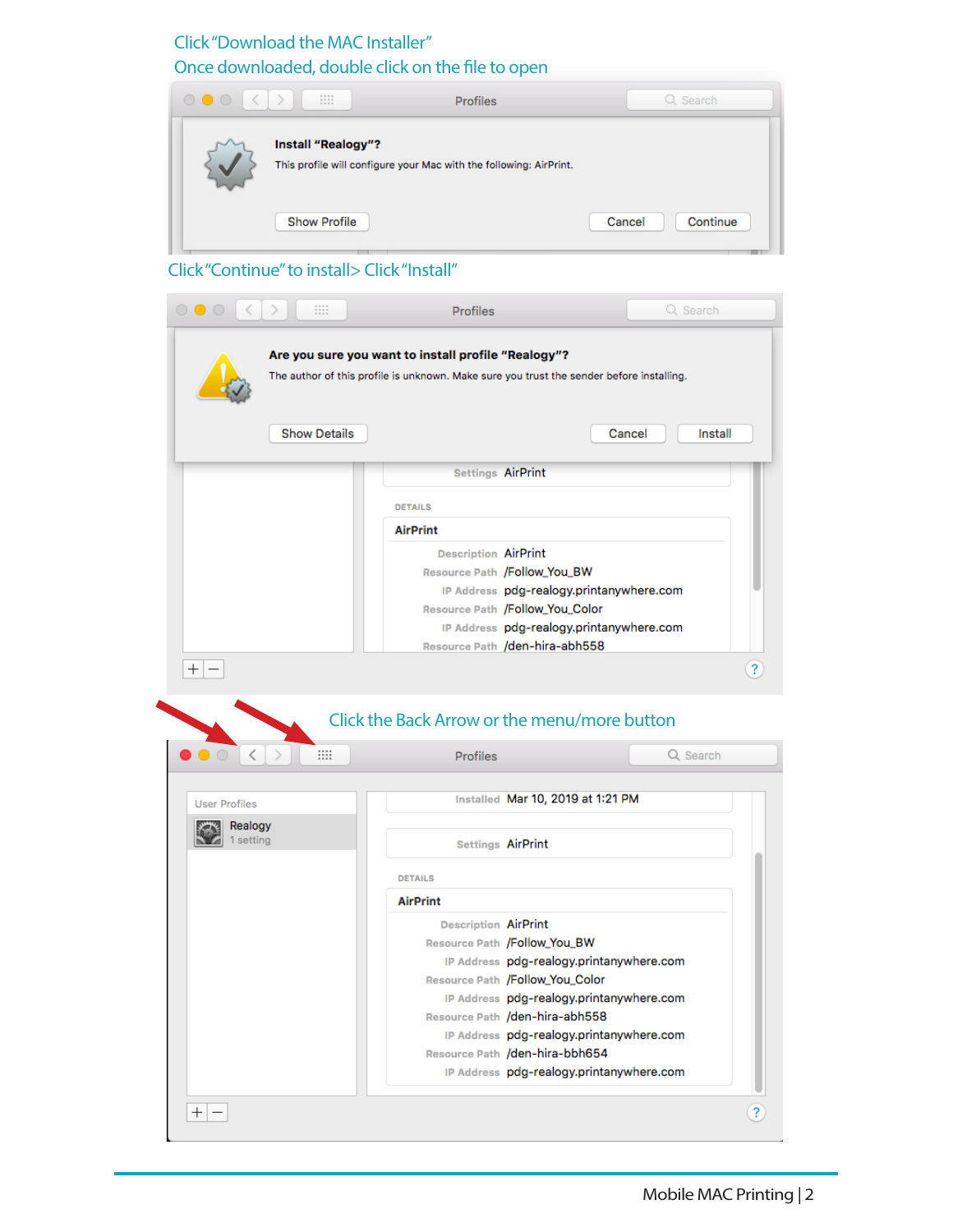| $\bullet$ $\circ$             | <b>::::</b><br>$\rightarrow$<br>L.        |                        | <b>System Preferences</b>      |                      |                               | Q Search            |                                            |
|-------------------------------|-------------------------------------------|------------------------|--------------------------------|----------------------|-------------------------------|---------------------|--------------------------------------------|
| File<br>New<br>Ope<br>General | Desktop &<br><b>Screen Saver</b>          | 0 1 0 0<br><b>Dock</b> | Mission<br>Control             | Language<br>& Region | Security<br>& Privacy         | Spotlight           | Notifications                              |
| Displays                      | Energy<br>Saver                           | Keyboard               | Mouse                          | Trackpad             | Printers &<br><b>Scanners</b> | Sound               | <b>Community</b><br>Startup<br><b>Disk</b> |
| <b>iCloud</b>                 | Q<br>Internet<br><b>Accounts</b>          | App Store              | Network                        | ∦<br>Bluetooth       | Extensions                    | <b>◆</b><br>Sharing |                                            |
| Users &<br>Groups             | Parental<br>Controls                      | Siri                   | $\overline{18}$<br>Date & Time | Time<br>Machine      | Accessibility                 | Profiles            |                                            |
| Flash Player                  |                                           |                        |                                |                      |                               |                     |                                            |
|                               | <b>Click on "Printers &amp; Scanners"</b> |                        |                                |                      |                               |                     |                                            |

| • Offline<br>Open Print Queue<br>den-hira-abh558<br>techer<br>· Idle<br>Options & Supplies<br>п<br>den-hira-bbh654<br>• Idle<br><b>EPSON XP-320 Series</b><br>Location:<br>• Offline<br>Kind: Brother HL-L8360CDW series-AirPrint<br>Follow_You_BW<br><b>Status: Offline</b><br>• Idle<br>Follow_You_Color<br>· Idle, Last Used<br>HP LaserJet 1022<br>Share this printer on the network<br>Sharing Preferences<br><b>Offline</b><br>$^{+}$<br>$\overline{\phantom{m}}$ | <b>Printers</b><br>Brother HL-L8360CD | <b>Brother HL-L8360CDW series</b>            |                         |
|-------------------------------------------------------------------------------------------------------------------------------------------------------------------------------------------------------------------------------------------------------------------------------------------------------------------------------------------------------------------------------------------------------------------------------------------------------------------------|---------------------------------------|----------------------------------------------|-------------------------|
|                                                                                                                                                                                                                                                                                                                                                                                                                                                                         |                                       |                                              |                         |
|                                                                                                                                                                                                                                                                                                                                                                                                                                                                         |                                       |                                              |                         |
|                                                                                                                                                                                                                                                                                                                                                                                                                                                                         |                                       | ¢<br>Default paper size:<br><b>US Letter</b> | $\overline{\mathbf{r}}$ |

Click the "+" button on the bottom left corner to add printer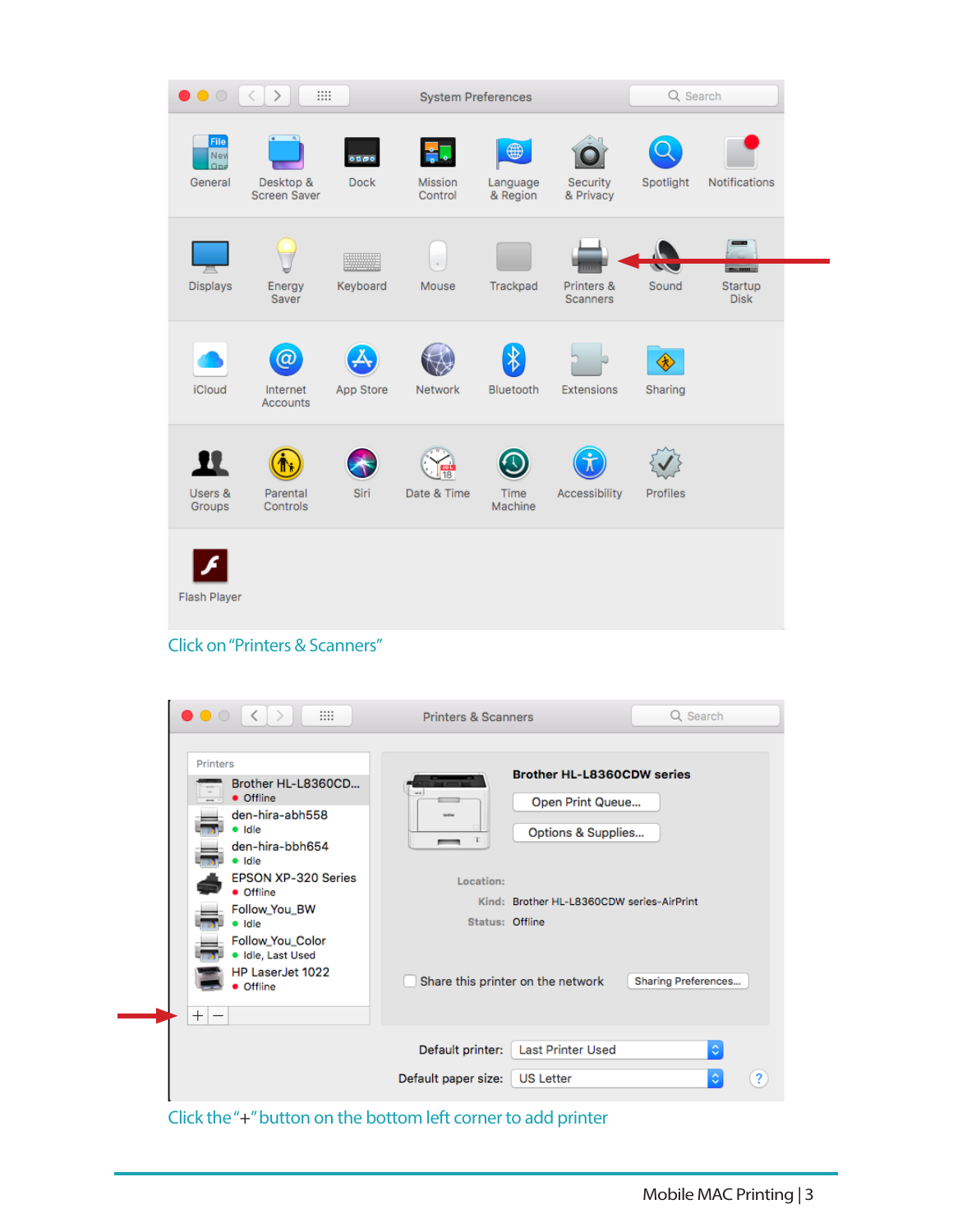|                          | Add                     |
|--------------------------|-------------------------|
|                          | Q Search                |
| Default<br>IP<br>Windows | Search                  |
|                          |                         |
| Name                     | $\sim$ Kind             |
| den-hira-abh558          | <b>AirPrint Profile</b> |
| den-hira-bbh654          | <b>AirPrint Profile</b> |
| Follow_You_BW            | <b>AirPrint Profile</b> |
| Follow_You_Color         | <b>AirPrint Profile</b> |
|                          |                         |
|                          |                         |
|                          |                         |
|                          |                         |
|                          |                         |
| Name:                    |                         |
|                          |                         |
| Location:                |                         |
| Use:                     | $\hat{\mathbf{c}}$      |
|                          |                         |
|                          |                         |
|                          |                         |
|                          | Add                     |
|                          |                         |

Highlight the Printer you would like to add Click "Add" (this might take a minute)

This part of setup is complete. You may close all windows.

When you are ready to print a job you must authenticate first - ONE TIME ONLY - Please see below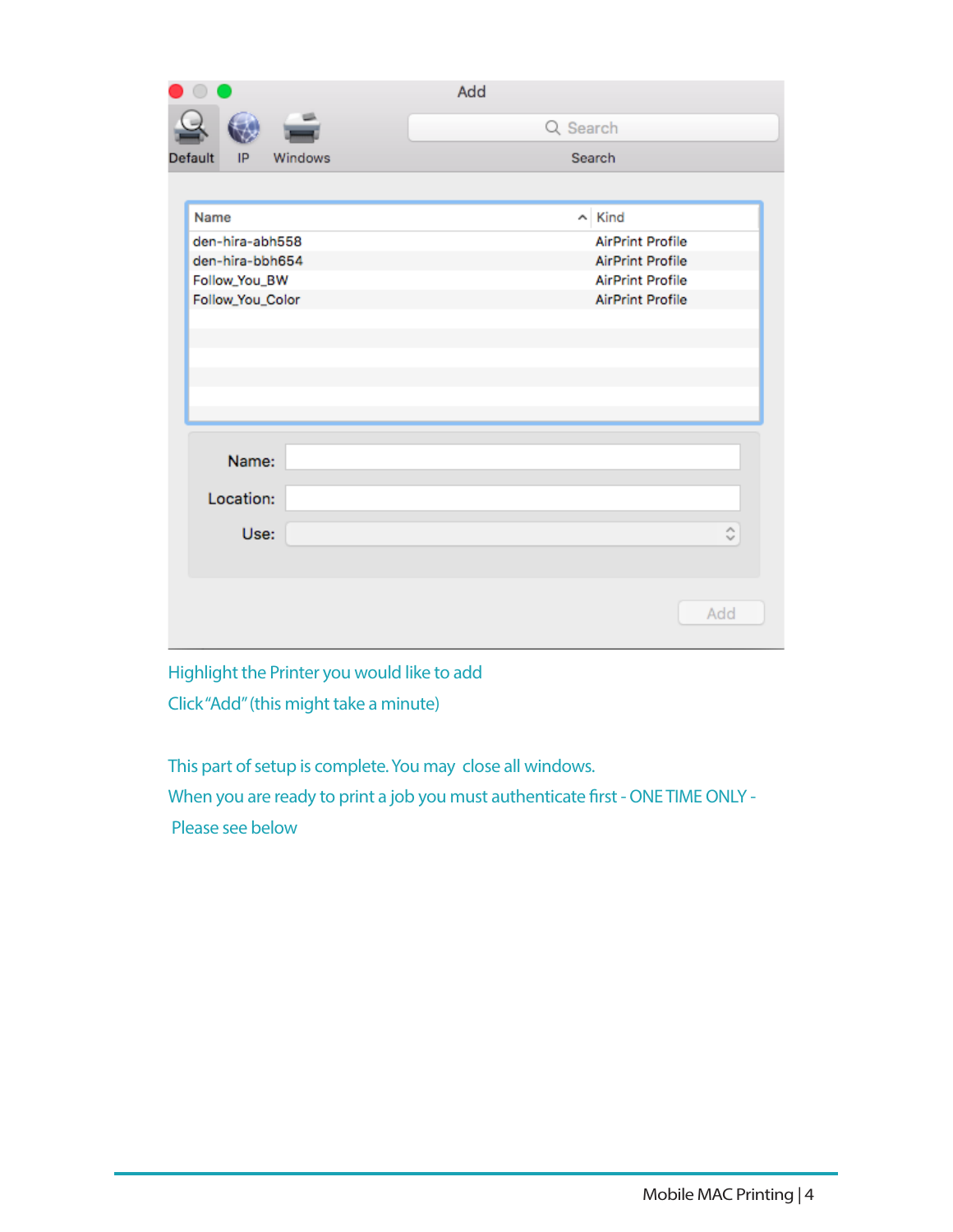| InDesign CC File Edit Layout Type Object Table View Window Help                                                                                                                                      |                                                                   |                                             | <b>BAQ © B</b> * 令 <sup>(*)</sup> 100% 図 国 Sat 9:53 AM Dlyn Fairfax Q ◎ 三 |                               |
|------------------------------------------------------------------------------------------------------------------------------------------------------------------------------------------------------|-------------------------------------------------------------------|---------------------------------------------|---------------------------------------------------------------------------|-------------------------------|
| 図 55.4% ▽ 置 > ■ > ■ ><br>Bf                                                                                                                                                                          |                                                                   | Adobe InDesign CC 2019                      | $($ $\pm$ Publish Online<br>Essentials $\sim$                             | Adobe Stock                   |
| X Instructions for Mobile Print Web Upload (1) dfp.indd @ 47% [Overprint Preview] X *Instructions for Mobile MAC Printing dfp.indd @ 55% [Overprint Preview]                                         |                                                                   |                                             |                                                                           |                               |
| $\triangleright$                                                                                                                                                                                     |                                                                   |                                             |                                                                           | <sup>2</sup> Properties<br>∙  |
| $\overline{0}$                                                                                                                                                                                       |                                                                   |                                             |                                                                           |                               |
| $\blacktriangleright$                                                                                                                                                                                |                                                                   |                                             |                                                                           | $\infty$<br><b>illi</b> Pages |
| $\mathbb{D}$                                                                                                                                                                                         |                                                                   |                                             |                                                                           | CC Libraries                  |
| $\mathbb{H}$                                                                                                                                                                                         |                                                                   | Add                                         |                                                                           | ≡                             |
| ù                                                                                                                                                                                                    |                                                                   | Q. Search                                   |                                                                           | க                             |
|                                                                                                                                                                                                      | Windows<br><b>Detauti</b><br>$\mathbb{P}$                         | Scorch                                      |                                                                           |                               |
| $\frac{T}{\sqrt{2}}$                                                                                                                                                                                 | Name                                                              | $\sim$ Kind                                 |                                                                           |                               |
|                                                                                                                                                                                                      | den-hira-abhss8                                                   | <b>AirPrint Profile</b>                     |                                                                           |                               |
|                                                                                                                                                                                                      | den-hira-boh654                                                   | <b>AirPrint Profile</b>                     |                                                                           |                               |
|                                                                                                                                                                                                      | Follow, You, BW<br>Follow You Color                               | <b>AirPrint Profile</b><br>AirPrint Profile |                                                                           |                               |
|                                                                                                                                                                                                      |                                                                   |                                             |                                                                           |                               |
|                                                                                                                                                                                                      |                                                                   |                                             |                                                                           |                               |
|                                                                                                                                                                                                      |                                                                   |                                             |                                                                           |                               |
|                                                                                                                                                                                                      |                                                                   |                                             |                                                                           |                               |
| $\mathbf{W} \leq \mathbb{E} \otimes \mathbb{E} \times \mathbb{E}$                                                                                                                                    |                                                                   |                                             |                                                                           |                               |
| D                                                                                                                                                                                                    | Nome:                                                             |                                             |                                                                           |                               |
|                                                                                                                                                                                                      | Location:                                                         |                                             |                                                                           |                               |
| 圖                                                                                                                                                                                                    | Use:                                                              | ÷.                                          |                                                                           |                               |
| 昆                                                                                                                                                                                                    |                                                                   |                                             |                                                                           |                               |
| $\mathcal{J}_m$                                                                                                                                                                                      |                                                                   | Add                                         |                                                                           |                               |
| ₩                                                                                                                                                                                                    |                                                                   |                                             |                                                                           |                               |
| $\mathsf Q$                                                                                                                                                                                          | Highlight the Printer you would like to add                       |                                             |                                                                           |                               |
|                                                                                                                                                                                                      | Click "Add" (this might take a minute)                            |                                             |                                                                           |                               |
| Î,                                                                                                                                                                                                   |                                                                   |                                             |                                                                           |                               |
|                                                                                                                                                                                                      | The first time you print you will need to authenticate to Realogy |                                             |                                                                           |                               |
| $\boxminus$ T                                                                                                                                                                                        | Open the bouncing printer icon that appears in your dock          |                                             |                                                                           |                               |
|                                                                                                                                                                                                      |                                                                   |                                             |                                                                           |                               |
|                                                                                                                                                                                                      | $\bullet\bullet\bullet$                                           | den-hira-abh558 - 1 Job                     |                                                                           |                               |
| ⊠ ∫                                                                                                                                                                                                  |                                                                   |                                             |                                                                           |                               |
|                                                                                                                                                                                                      | Pause Settings                                                    |                                             |                                                                           |                               |
|                                                                                                                                                                                                      | Microsoft Word - Document8<br>control.                            |                                             |                                                                           |                               |
|                                                                                                                                                                                                      |                                                                   | $00-$                                       |                                                                           |                               |
|                                                                                                                                                                                                      | Hold for Authentication - 1 poge                                  |                                             |                                                                           |                               |
|                                                                                                                                                                                                      |                                                                   |                                             |                                                                           |                               |
|                                                                                                                                                                                                      |                                                                   |                                             |                                                                           |                               |
|                                                                                                                                                                                                      | Click the "refresh" button                                        |                                             |                                                                           |                               |
|                                                                                                                                                                                                      |                                                                   |                                             |                                                                           |                               |
|                                                                                                                                                                                                      |                                                                   | Mobile MAC Printing   5                     |                                                                           |                               |
|                                                                                                                                                                                                      |                                                                   |                                             |                                                                           |                               |
| $\vert A \vert A \vert \vert S \vert$ $\vert \vee \vert$ $\vert \star \vert M \vert \vert \vert \bar{C} \vert$ (Rasici (working) $\vert \vee \vert \vert \bar{C} \vert$ 36 errors $\vert \vee \vert$ |                                                                   |                                             |                                                                           |                               |

The first time you print you will need to authenticate to Realogy Open the bouncing printer iconPrinter that appears in your Dock

| Ш<br>Pause Settings<br>Microsoft Word - Document8<br><b>MARINE 1980</b><br>the college of<br>E d'Anto<br>FDT.<br>Hold for Authentication - 1 page |  | den-hira-abh558 - 1 Job |  |
|---------------------------------------------------------------------------------------------------------------------------------------------------|--|-------------------------|--|
|                                                                                                                                                   |  |                         |  |
|                                                                                                                                                   |  |                         |  |
|                                                                                                                                                   |  |                         |  |
|                                                                                                                                                   |  |                         |  |

Click the "refresh" button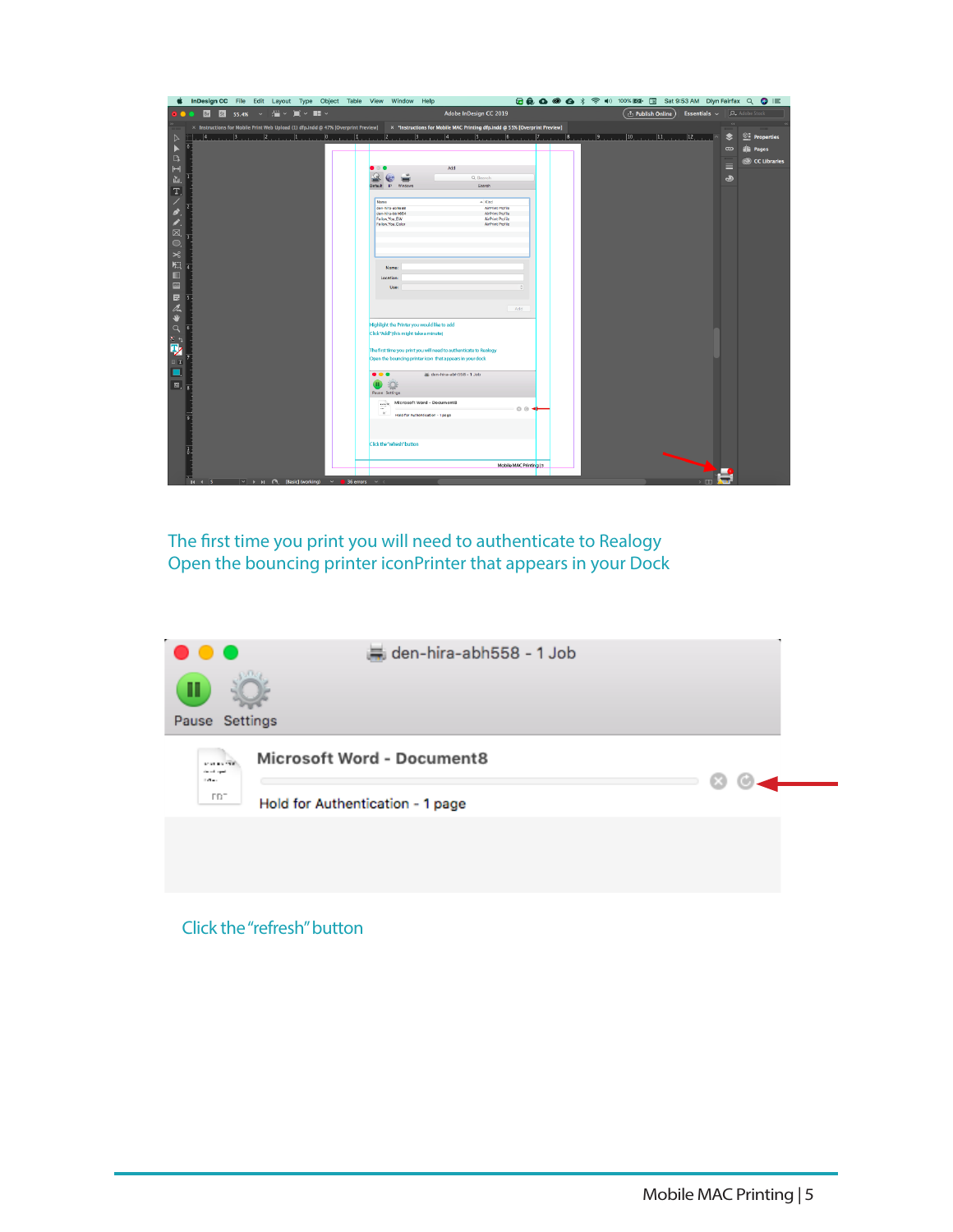| hira-abh558". | Enter your name and password for the printer "den- |
|---------------|----------------------------------------------------|
| Name:         |                                                    |
| Password:     |                                                    |
|               | Remember this password in my keychain              |
|               | Cancel<br>OK                                       |
|               |                                                    |

Authentication is only required one time, unless you change your password or Realogy's Okta requires it Select "Remember this password in my keychain" and Click "OK"



You are ready to print from your MAC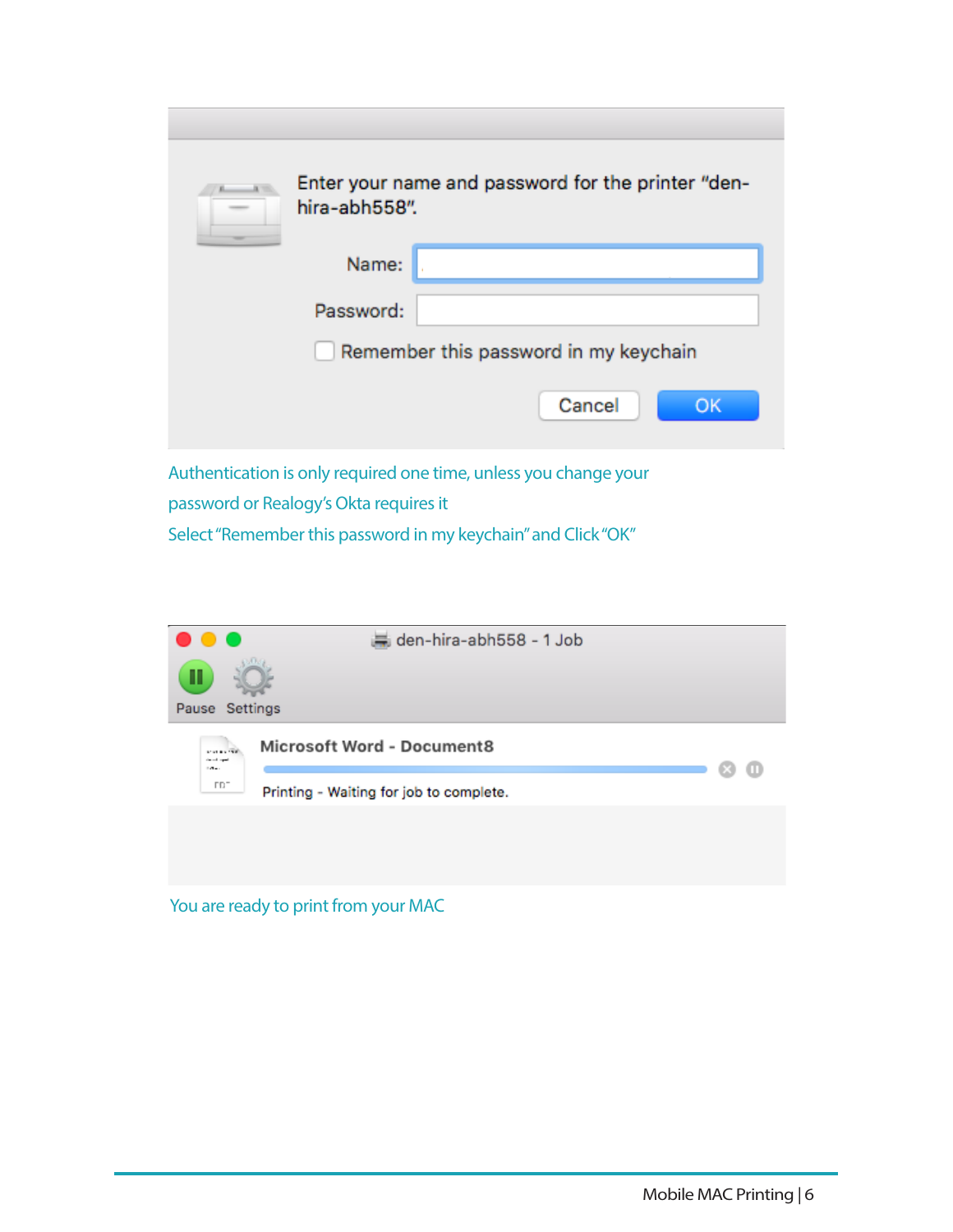# Copyright Notice

Copyright 2019 by X–Central, LLC.

All rights reserved. No part of this publication may be reproduced, stored in a retrieval system, or transmitted, in any form or by any means, electronically, mechanical, photocopy, recording, or otherwise, without the prior written position of X-Central, LLC.

Disclaimer:

X-Central, LLC makes no warranty with respect to the adequacy of this documentation, programs, or hardware, which it describes for any particular purpose, or with respect to the adequacy to produce any particular result. In no event shall X-Central, LLC be held liable for special, direct, indirect, or consequential damages, losses, costs, chargers, claims, demands, or claims for lost profits, fees, or expenses of any nature or kind.

Version 2.0 March 2019